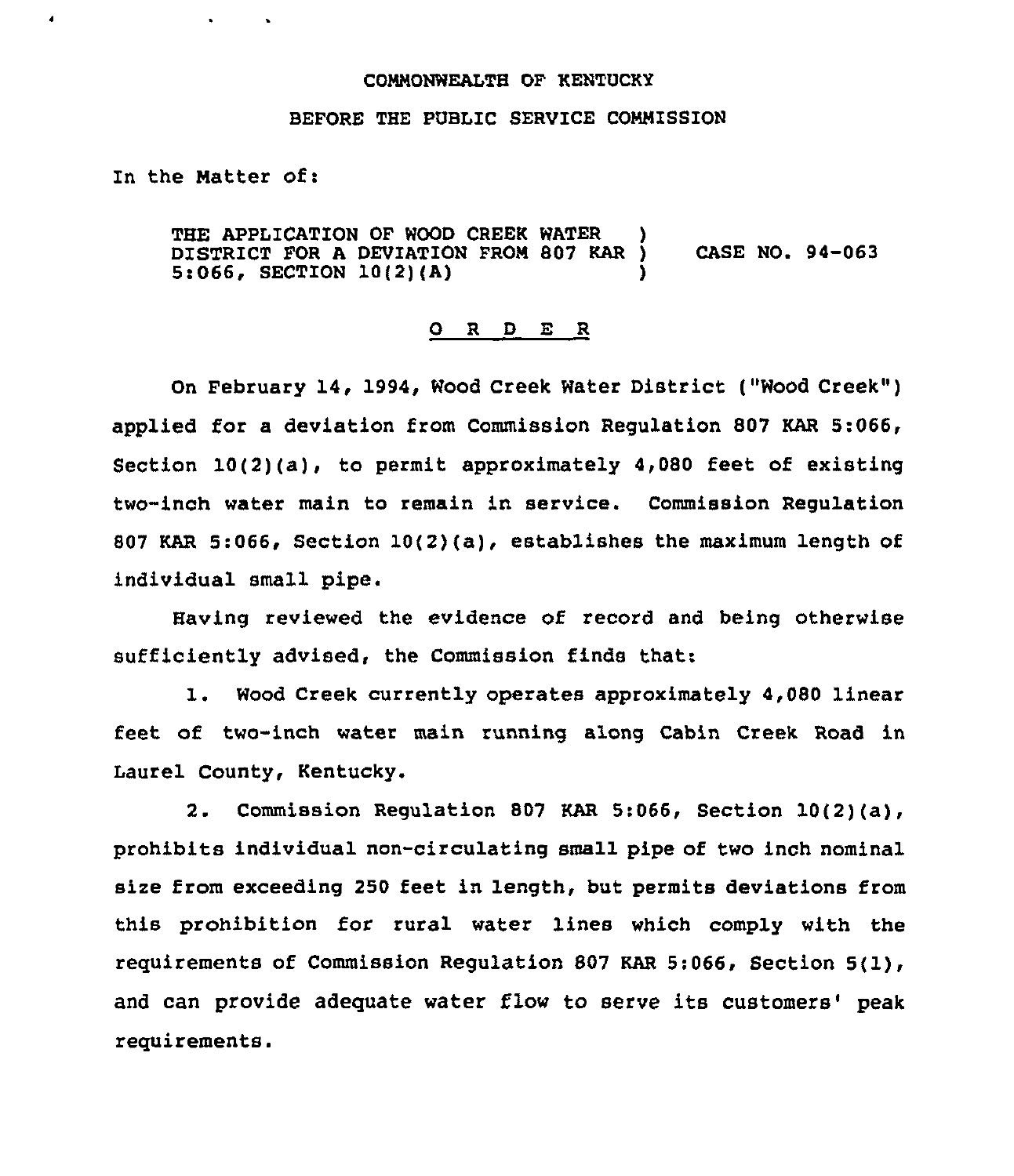3. Wood Creek states that the water line ends near Wood Creek Lake preventing further expansion.

4. Wood Creek has filed information that indicates that adequate service is presently being provided on this 2-inch water line.

IT IS THEREFORE ORDERED that:

1. Wood Creek is granted <sup>a</sup> deviation from Commission Regulation 807 KAR 5:066, Section 10(2)(a), for the 4,080 linear feet of water main on Cabin Creek Road. This deviation is contingent upon this water main providing adequate and reliable service in compliance with all other Commission regulations.

2. Wood Creek shall monitor the adequacy of this water main. If the level of service on this water main is inadequate or declining, or its water pressure is outside the limits of Commission Regulation <sup>807</sup> KAR 5:066, Section 5(l), Wood Creek shall take necessary actions to maintain the level of service within the standards set forth in Commission regulations.

3. Wood Creek shall provide service on this water main or any other water main to any customer who is entitled to service under Commission regulations and Wood Creek's tariff.

4. No further extension of or lateral connection to the water main on Cabin Creek Road shall be made unless a minimum of three-inch water line is used.

5. Wood Creek shall construct no further extension or lateral to the water main on Cabin Creek Road until appropriate

 $-2-$